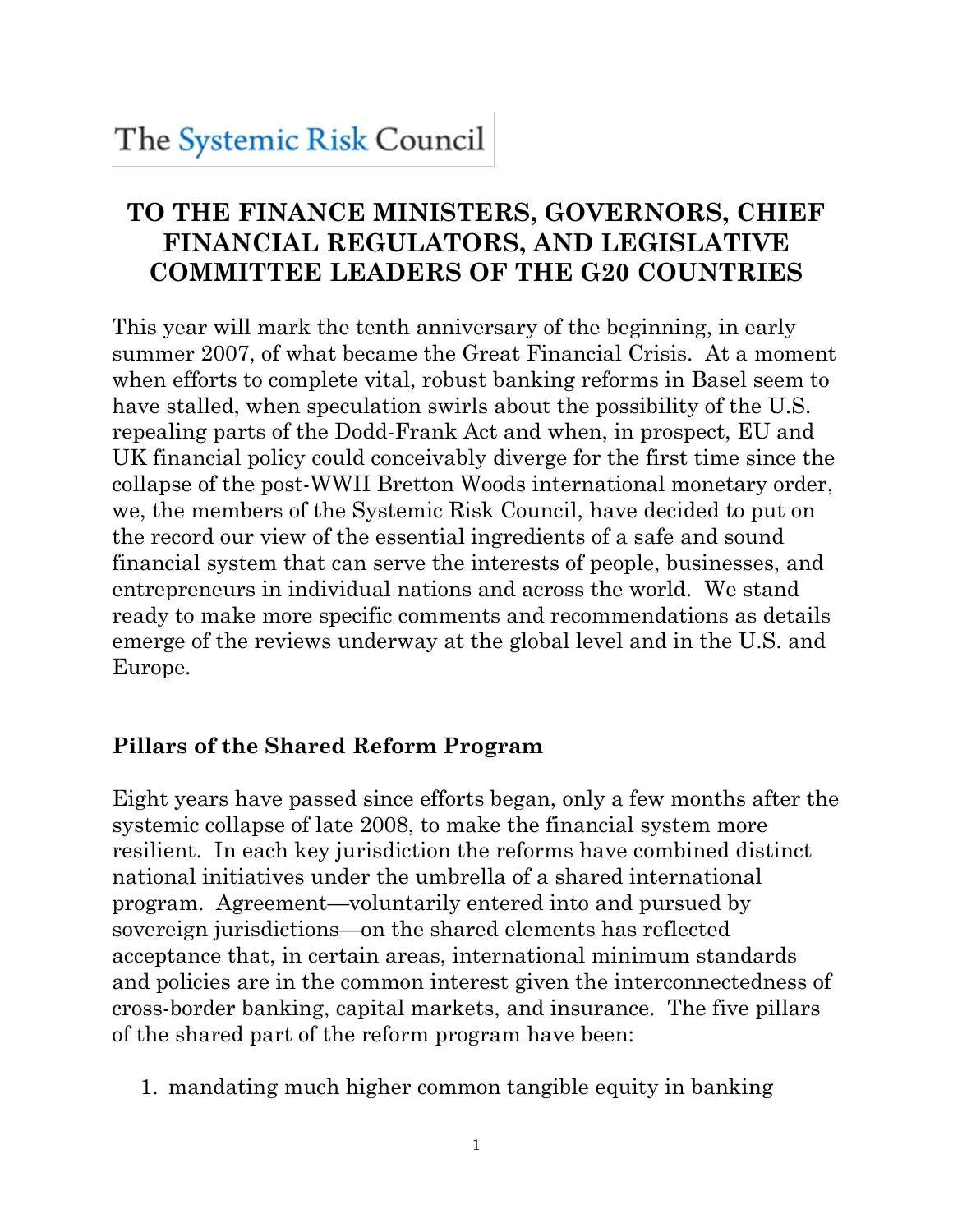groups to reduce the probability of failure, with individual firms required to carry more equity capital, the greater the social and economic consequences of their failure;

- 2. requiring banking-type intermediaries to reduce materially their exposure to liquidity risk;
- 3. empowering regulators to adopt a system-wide view through which they can ensure the resilience of all intermediaries and market activities, whatever their formal type, that are materially relevant to the resilience of the system as a whole;
- 4. simplifying the network of exposures among intermediaries by mandating that, wherever possible, derivatives transactions be centrally cleared by central counterparties that are required to be extraordinarily resilient; and
- 5. establishing enhanced regimes for resolving financial intermediaries of any kind, size, or nationality so that, even in the midst of a crisis, essential services can be maintained to households and businesses without taxpayer solvency support—a system of bailing-in bondholders rather than of fiscal bailouts.

Those regulatory reforms have been accompanied by some major developments in the practice of prudential supervision, notably regular stress testing of key intermediaries and service-providers. As well as being directed to the central issue of whether firms can survive in severe adverse scenarios, stress testing has brought much greater transparency to prudential judgments and, therefore, is helping to improve the quality of public debate on financial stability policy.

Although policymakers in many jurisdictions, elected and unelected, identify themselves and their particular country as leaders on one or more of these fronts, the truth is that these core reform measures are global. That is because they are a precondition for maintaining access to foreign markets and, reciprocally, for admitting foreign intermediaries into home markets.

In the considered view of the Systemic Risk Council ("SRC"), these five pillars remain as vital as ever. The U.S. and EU, as well as the other members of the G20, have a shared interest in maintaining a system of *minimum international standards* for intermediaries that are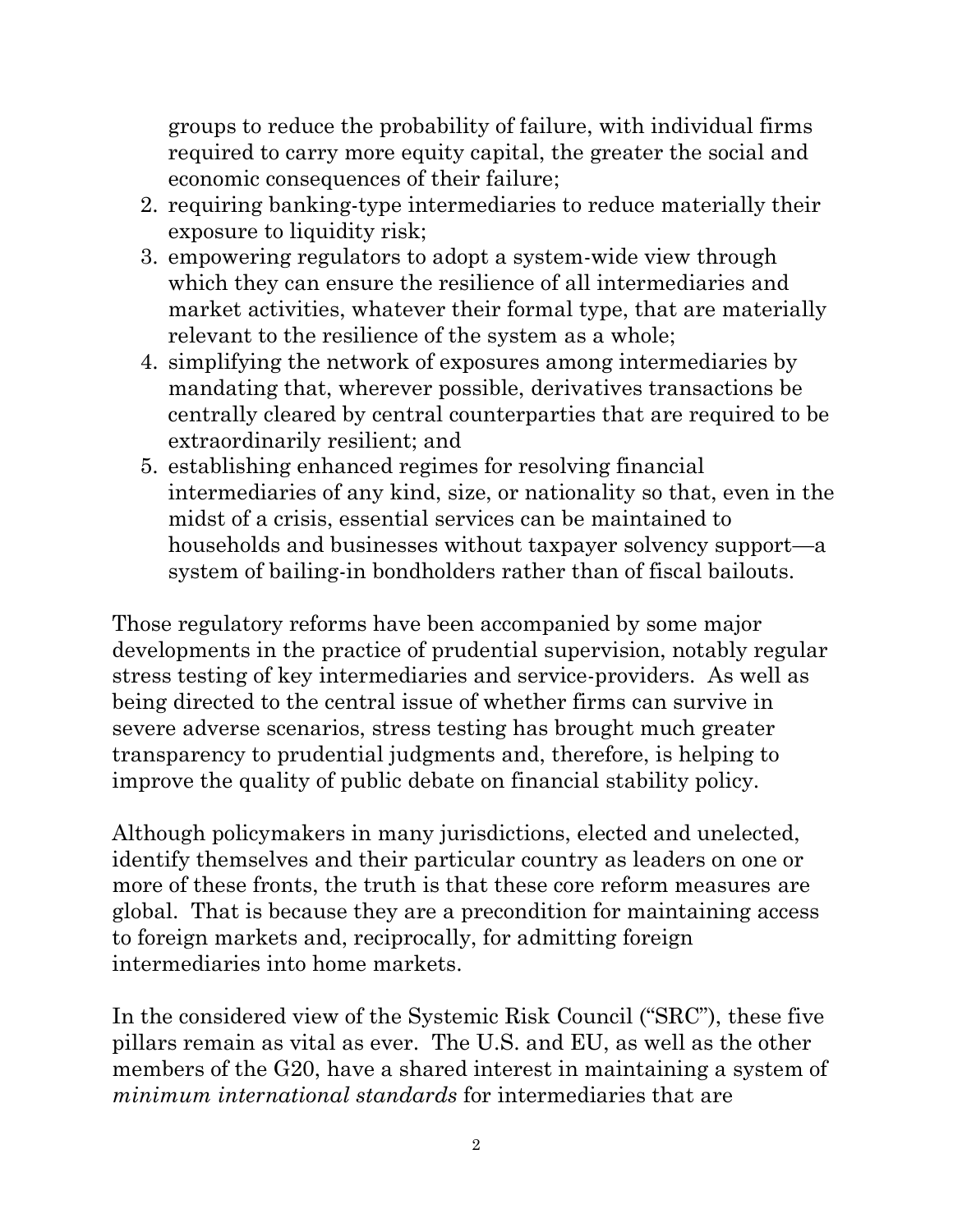internationally active or whose domestic activities have a material impact on other countries and for markets that bring intermediaries from different jurisdictions together.

### **Now is Not the Moment to Relax or to Retreat**

The costs of the financial collapse remain a daily reality for millions of people around the world. Although monetary and fiscal policymakers acted to avoid a repeat of the Great Depression of the 1930s which blighted lives and communities for decades, and while political leaders similarly avoided revisiting the perilous mistakes of 1930s-style protectionism, the painful fact is that economic recovery has been unusually slow and highly uneven. What is more, building a resilient financial system is unfinished business almost everywhere. Among other things, we would highlight the following:

- the work to put in place effective resolution regimes and plans for clearinghouses is incomplete but, given their mandated role at the center of capital markets, is absolutely vital;
- the credibility of the resolution plans for large and complex banks and dealers also needs to be put beyond doubt;
- the regime for those "shadow banking" activities and intermediaries that represent a risk to stability remains underdeveloped;
- the accounting and prudential rules requiring banks and others to recognize expected losses promptly, thereby avoiding the hazards of forbearance, are still uneven across jurisdictions; and
- the role of government-guaranteed agencies and intermediaries in creating risks to stability via distortions in credit markets has yet to be addressed by the reform agenda.

Far from emphasizing the importance of completing that work, there are calls to undo parts of the reform program. Legislators and regulators should beware of the hazards of relaxing, suspending, or back-tracking now. Two features of the current macroeconomic environment would make dilution of the five core pillars especially inauspicious.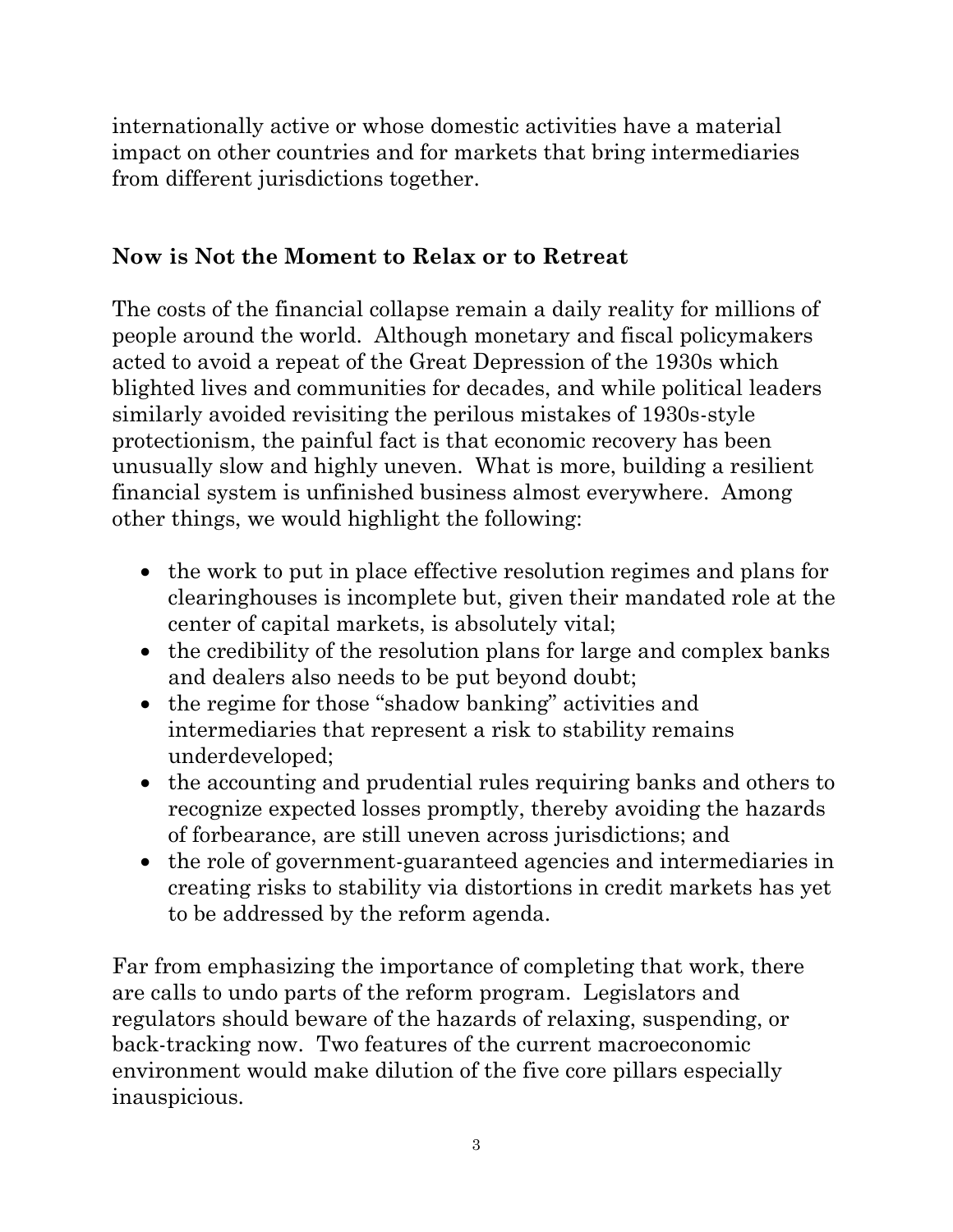First, the levels of debt in the world economy have continued to increase in the years following a crisis itself triggered by excessive debt.

Separately, when the next recession comes, central banks and fiscal authorities will not have nearly as much firepower as they were able to deploy in 2009 and maintain until now. Most commentators believe that central bank policy rates will not normalize for some years and that, even when they do, they are likely to stabilize well below the past norm. Combined with central banks already having bought huge proportions of governmental debt and other bonds, the scope for monetary stimulus is, therefore, likely to be much narrower than any advanced economy is used to. On the fiscal side, given a cumulative debt overhang, few governments will have the capacity to provide meaningful stimulus in substitution for monetary policy without exacerbating longer-term debt dynamics.

That being so, when the next downturn comes, financial institutions will likely be more exposed to losses than in the past. The reason is simple. For any initial shock that kicks off a slowdown, the macroeconomic policy response will probably be weaker (for the reasons noted above). In consequence, more businesses are liable to fail and more jobs are liable to be lost. As defaults mount and financial intermediaries come under pressure, any defensive measures by lenders to repair their balance sheets would constrain the supply of credit and other services, which would amplify the slowdown, and so on through feedback channels that are now widely recognized (if still imperfectly understood). These mechanisms will be potent—sacrificing jobs and welfare—even if crisis is averted.

To be clear, this is not a prediction of doom. The SRC no more knows the source and severity of the shock that brings about the next slowdown than anyone else. And banking institutions now carry more equity for absorbing losses. Nevertheless, a financial system in an economy with impaired macroeconomic stabilizers is more exposed to risk than otherwise. This is particularly so when, as a proportion to global GDP, the amount of debt outstanding globally has continued to increase, reaching levels significantly higher than before the crisis. It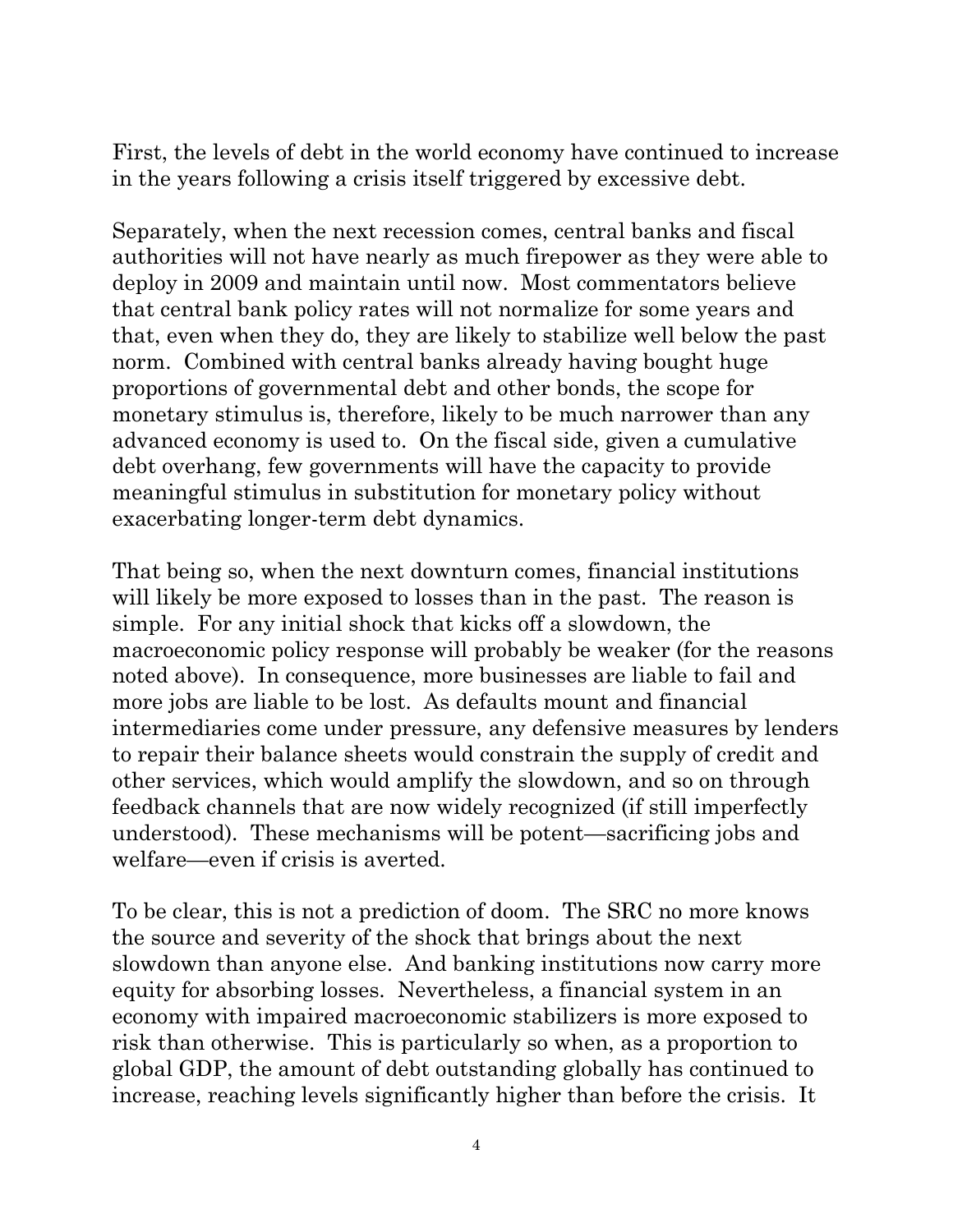will be individuals and their families—distant from the financial sector and its regulators—who bear the costs of those risks crystallizing. If the initial shock were large enough to set off another banking crisis, a number of G-20 countries could face dire consequences.

Far from being a moment to relax any of the five pillars of reform, therefore, it may be prudent to adopt tougher policies while the macroeconomic arsenal is replenished and as debt levels are reduced. Simply put, the financial system reform program was not calibrated for our present predicament—namely a world in which productivity growth has proven elusive, the debt overhang has increased, and macroeconomic-stimulus capacity is stretched. In these circumstances, we believe that regulatory policymakers should consider whether to require banks (and possibly some others) to carry more equity than prescribed for the steady state in the years immediately following 2008- 09. The SRC has therefore been concerned about reports that the Basel Committee on Banking Supervision, and even the Governors and Heads of Supervision ("GHOS") who oversee the prudential standard setters, have been debating softening their plans for the final capital standards in the face of intense industry pressure.

That would be a perilous course. When bad times come, as sooner or later they surely will again, strong banks lend, weak banks do not. That much has been apparent in recent years: the jurisdictions that took the earliest, most determined actions to build financial system resilience have benefited from more solid macroeconomic recovery than those of their peers adopting a more gradual or less committed regulatory-reform strategy.

We accordingly urge the Basel Committee and the GHOS to steer a steady, robust course in setting floors for the risk weights derived from banks' own internal models. The central policy rationale for prudential regulation in the first place is that bankers cannot possibly be expected to internalize the social costs of their institution's failure or of their rationing the supply of credit and other services in order to avert outright failure. The "externalities" can be particularly potent in property-related lending, but are not limited to that.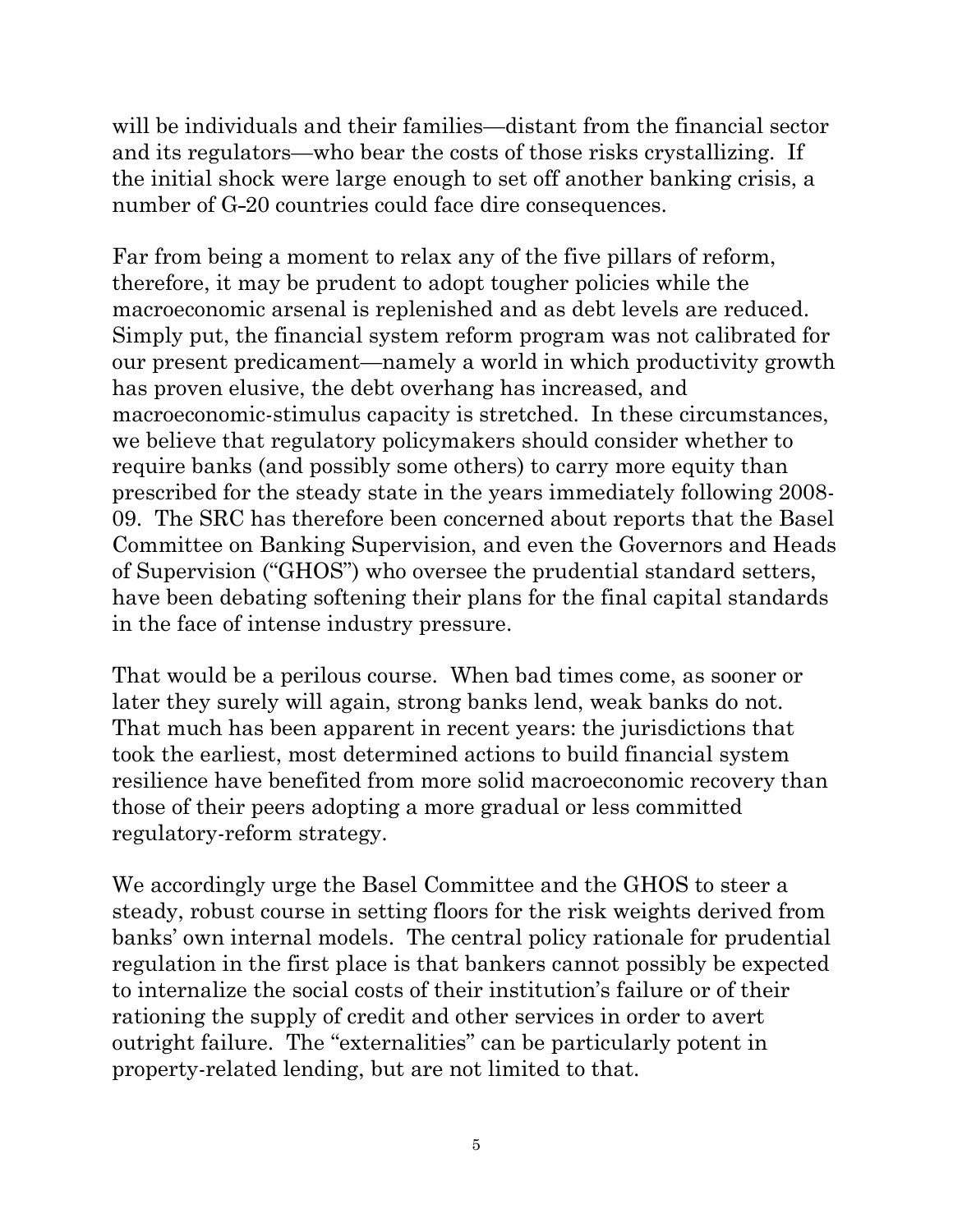Unconstrained reliance on internal models, which was a tragic flaw in Basel II, should not be subtly incorporated into Basel III.

## **Trade-offs within the Common International Reform Program**

None of this is to say that the original financial stability reform program was right in every respect. It would be a strange world if nothing could be learnt from the past few years. A review of the details, nationally and internationally, could make sense. Such a review might reasonably include looking at whether the full force of the reforms should apply to any groups of small domestic intermediaries that, even when *taken together*, are neither locally nor internationally significant.

Nor is it to insist that every element of each country's domestic reform legislation is absolutely central to the resilience of the financial system. A number of important reforms were directed to protecting consumers and investors from misselling and other abuses, rather than explicitly at stability. But no one should doubt that the financial system itself would need to be more resilient than otherwise if households and small firms were again exposed to the risk of being persuaded or induced to take on more debt than they can prudently bear.

Thus, while the SRC is focused on the stability of the system as a whole, we urge new governments and legislators not to put impediments in the way of finishing the job of building a resilient financial system that can serve households and businesses through thick and thin. While not *sufficient* for economic dynamism and prosperity, confidence in a stable financial system is an *absolutely necessary* precondition for dynamism and prosperity to be sustained.

Most vitally, governments and legislators should resist the siren calls of those who would have them reduce equity standards for big and complex firms, economize on liquidity requirements, retreat on central counterparties, or dismantle the new resolution regimes. Were they, against our expectation, to give way, they would put the welfare of their citizens in jeopardy. They would in effect be opening the door to additional and uniformly unpopular, taxpayer-funded bailouts. They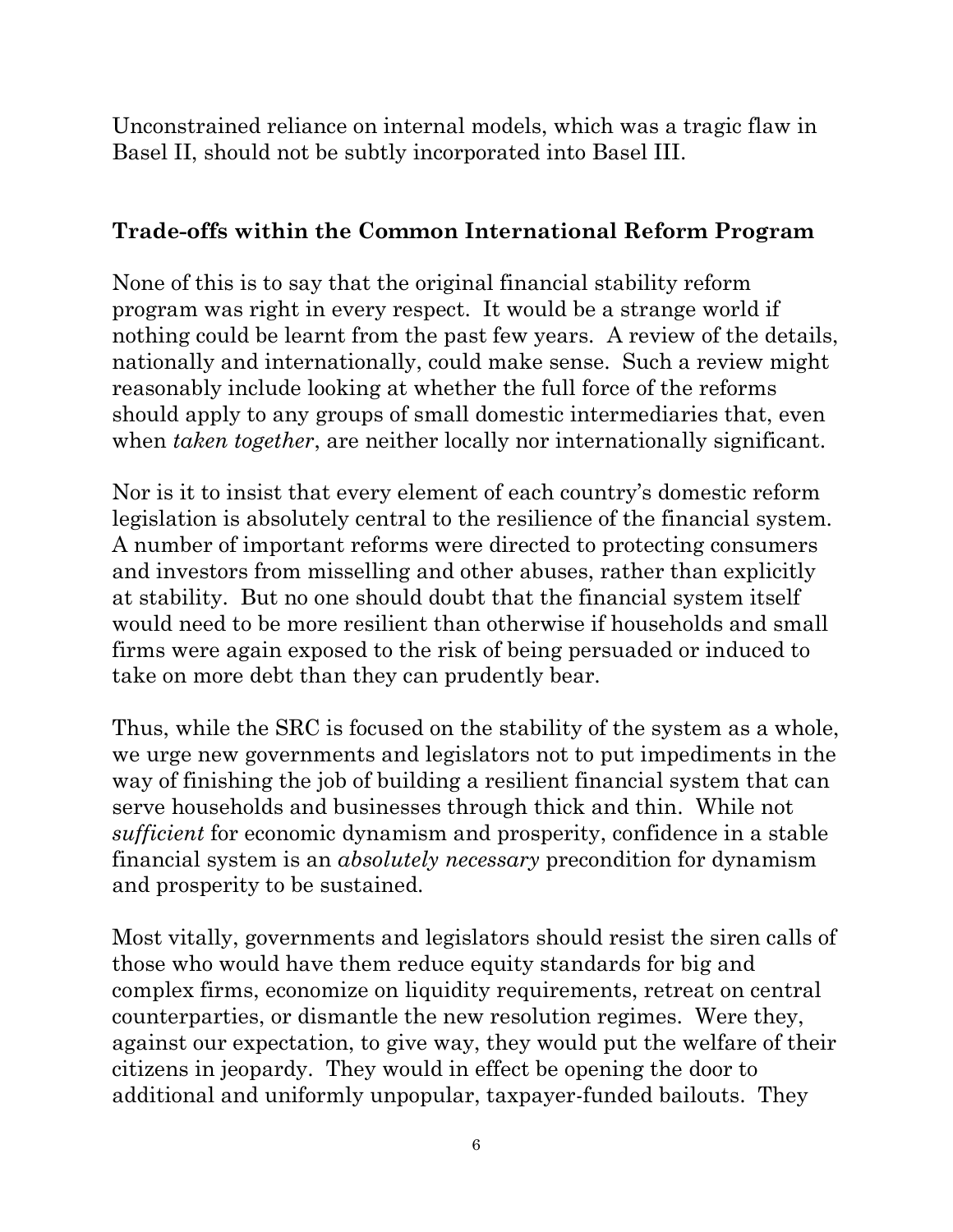would also be exposing economically marginalized industries and regions to even greater risks than those they already face given changes in the real economy.

Further, it must be recognized that the package stands as a package. If one or more of the five pillars were diluted or dropped, others would need to be strengthened. To give only one example, if resolution regimes were dismantled, the system's resilience—meaning the confidence that essential services could be maintained through a crisis—would be materially reduced, leaving governments in the position of being, again and contrary to every intention, a fiscal backstop to the financial system. Quite apart from the political costs of retreating to the old, failed arrangements, the public finances of few countries are equipped to take the strain, which could result in higher debt-servicing costs than otherwise (entailing higher taxes, lower public programs, or both). In that case, we believe that dismantling resolution regimes would need to be met with materially higher equity requirements.

### **Trade-offs with Local, National Reforms**

A number of countries have adopted specific reforms that plug gaps in their own regime and so help to bring them into line with pre-crisis international norms (perhaps the most notable example being the U.S. moving to require derivatives-market participants to carry some equity).

Separately, many countries have also exercised their sovereign right to adopt reforms that go beyond or complement the shared international program. For example, and perhaps most notably, the U.S. adopted rules that bar banking institutions from running proprietary-trading desks and sponsoring or investing in hedge funds and private equity; and the UK now requires significant domestic retail banks to be ringfenced from any wider group in which they are housed.

Those various supplements to the shared international package affect the resilience of the financial system in key financial centers. Were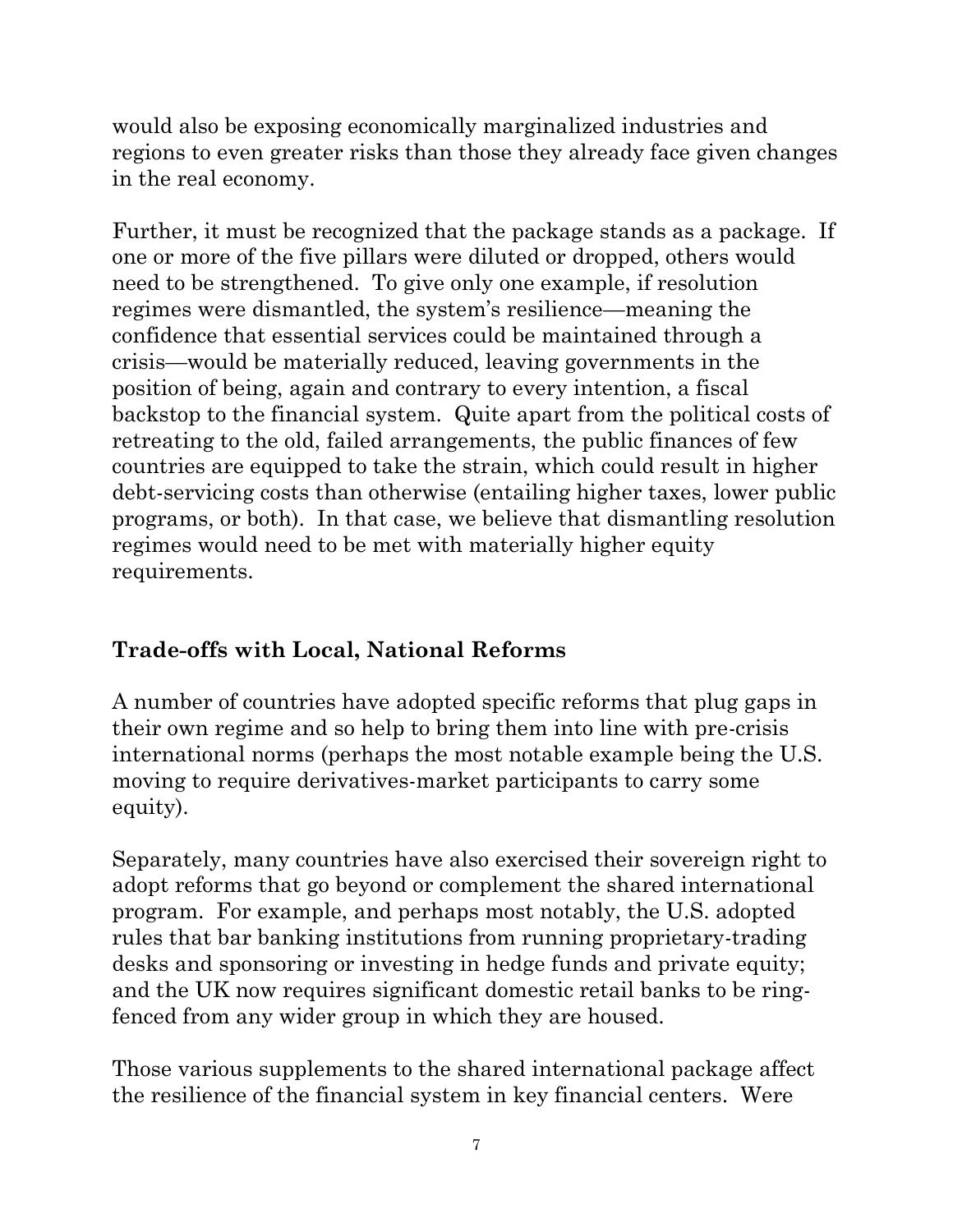they to be diluted, elements of the shared reform program would need to be strengthened or other structural reforms introduced if the system's resilience were not to be impaired. Further, such is the international significance of the financial centers of the U.S. and UK that other jurisdictions would have a legitimate interest if their systems' resilience were to fall below reasonable expectations.

### **Gaps: Regulatory Arbitrage**

The SRC does not wish to be understood as saying or implying that everything in the global reform program is as it should be. In particular, we remain concerned, as flagged in our past comment letters to the Financial Stability Board, that not enough has been done to establish a response to stability-threatening manifestations of what has become known as "shadow banking." <sup>1</sup> We urge the governments and legislators of the G20 countries to take a renewed interest in this area, giving domestic and international regulators a clearer sense of direction.

Policymakers should not doubt that with the formal banking sector required to be more resilient, there will be powerful forces pushing activity out of *de jure* banks into other types of firm, vehicle, or structure. Much of that could be for the good, adding to the vibrancy and depth of capital markets. But, to put it gently, it would be imprudent to disregard the likelihood that some banking activity will migrate to intermediaries or structures that replicate banking-like fragility through leverage and liquidity mismatches. If that happens, the executive and legislative branches will, later or sooner, face a choice between allowing socially costly distress or bailing out such nonbanks.

[content/uploads/2016/10/Systemic-Risk-Council-Letter-to-FSB-re-Asset-Management-Proposals.pdf;](http://www.systemicriskcouncil.org/wp-content/uploads/2016/10/Systemic-Risk-Council-Letter-to-FSB-re-Asset-Management-Proposals.pdf) Letter from Sir Paul Tucker, Chair, Systemic Risk Council to the Financial Stability Board (Jan. 13, 2016), *available* at [http://www.systemicriskcouncil.org/wp-content/uploads/2016/01/SRC-Letter-to-](http://www.systemicriskcouncil.org/wp-content/uploads/2016/01/SRC-Letter-to-SEC-re-Open-End-Fund-Liquidity-Risk-Mgmt-01-13-16.pdf)[SEC-re-Open-End-Fund-Liquidity-Risk-Mgmt-01-13-16.pdf;](http://www.systemicriskcouncil.org/wp-content/uploads/2016/01/SRC-Letter-to-SEC-re-Open-End-Fund-Liquidity-Risk-Mgmt-01-13-16.pdf) Letter from Sheila Bair, Chair, Systemic Risk Council to the Financial Stability Board (Jan. 18, 2013), *available at* [http://www.systemicriskcouncil.org/wp-content/uploads/2013/01/Systemic-Risk-Council-Letter-on-](http://www.systemicriskcouncil.org/wp-content/uploads/2013/01/Systemic-Risk-Council-Letter-on-Money-Market-Funds-1-18-13.pdf)[Money-Market-Funds-1-18-13.pdf.](http://www.systemicriskcouncil.org/wp-content/uploads/2013/01/Systemic-Risk-Council-Letter-on-Money-Market-Funds-1-18-13.pdf)

 $\overline{a}$ <sup>1</sup> *See* Letter from Sir Paul Tucker, Chair, Systemic Risk Council to the Financial Stability Board (Oct. 15, 2016), *available at* [http://www.systemicriskcouncil.org/wp-](http://www.systemicriskcouncil.org/wp-content/uploads/2016/10/Systemic-Risk-Council-Letter-to-FSB-re-Asset-Management-Proposals.pdf)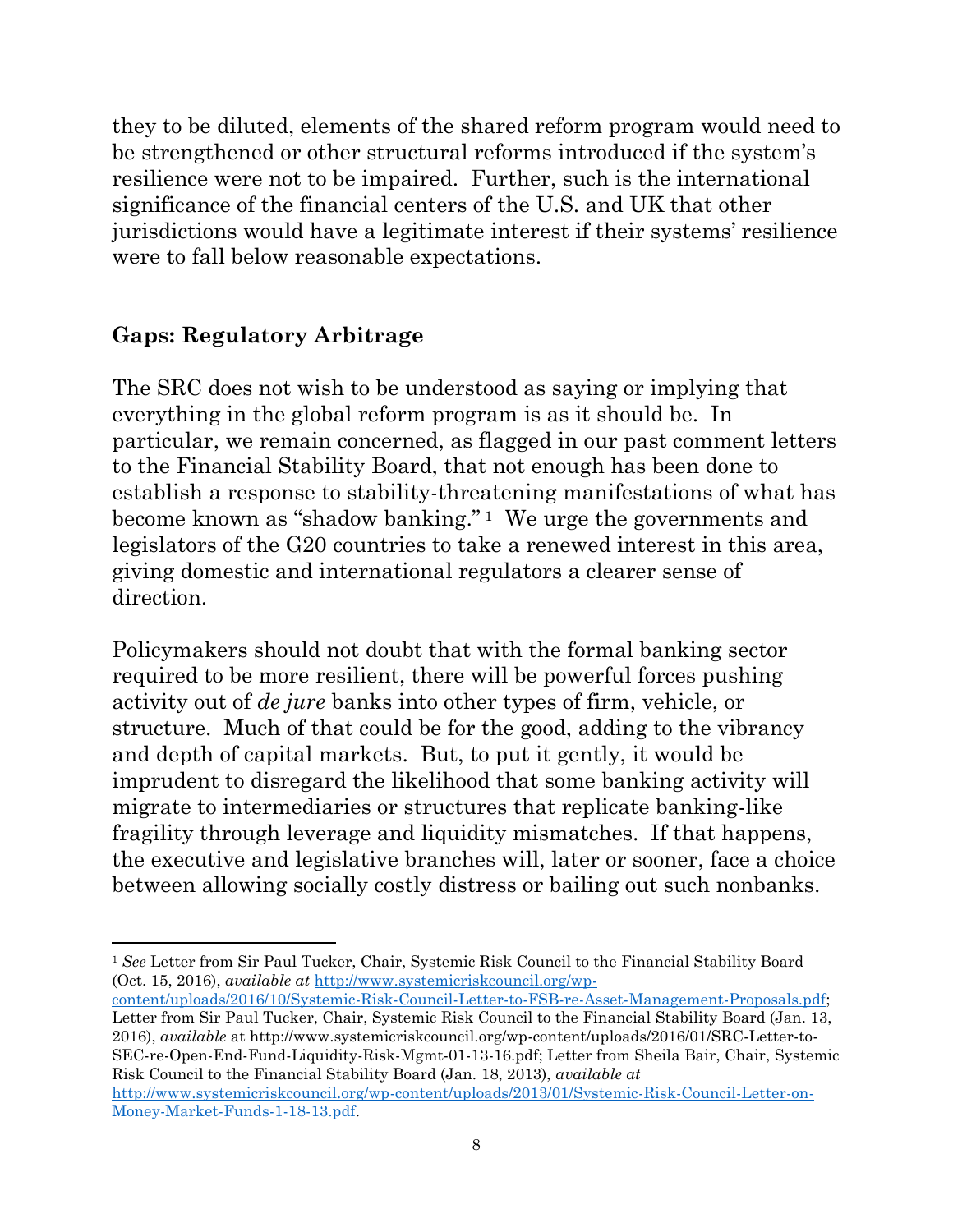The SRC wishes to repeat that relying on monitoring developments, which for the moment seems to be the default approach, is a recipe for failure given the obstacles to flexible, timely regulatory initiatives. That, more or less, was exactly the mistake of the early-2000s, as many people, including some SRC members, could testify based on first-hand experiences. A clear substantive policy on shadow banking—focusing on liquidity mismatches and leverage, and so distinguishing between different asset-management activities and structures—is a glaring gap in the regimes of every major jurisdiction. We therefore urge legislators and governments in the G20 countries to address this issue squarely through whatever means appropriate—whether by legislation, executive action, or other policies.

#### **Cross-Sectoral Stability Policy: The Importance of Institutions that Take a System-Wide View**

It was also at the beginning of the last decade that policymakers (elected and unelected) gradually became aware of the need for a system-wide view of stability policy. In the aftermath of the Great Financial Crisis, key jurisdictions finally established formal domestic financial stability bodies to that end. The crucial change was that these new bodies were not intended only to be fora for exchanging views, but were vested with significant powers to enable them to act to mitigate serious threats to stability.

These basic changes should persist. In anything like today's world, no jurisdiction is going to be able to maintain domestic financial stability without institutions that have delegated powers to act to ensure the resilience of any kind of intermediary that, in combination with others and taking account of the broader macro-financial structure, represents a material threat to stability. This, to be clear, is much less about the *probability* of an intermediary actively experiencing distress, than it is about the wider *impact* of distress when it occurs. Making those judgments requires a *system-wide view*, covering the economy, intermediaries, markets, and the financial system's infrastructure.

It is not for the SRC to prescribe the detailed regulatory architecture for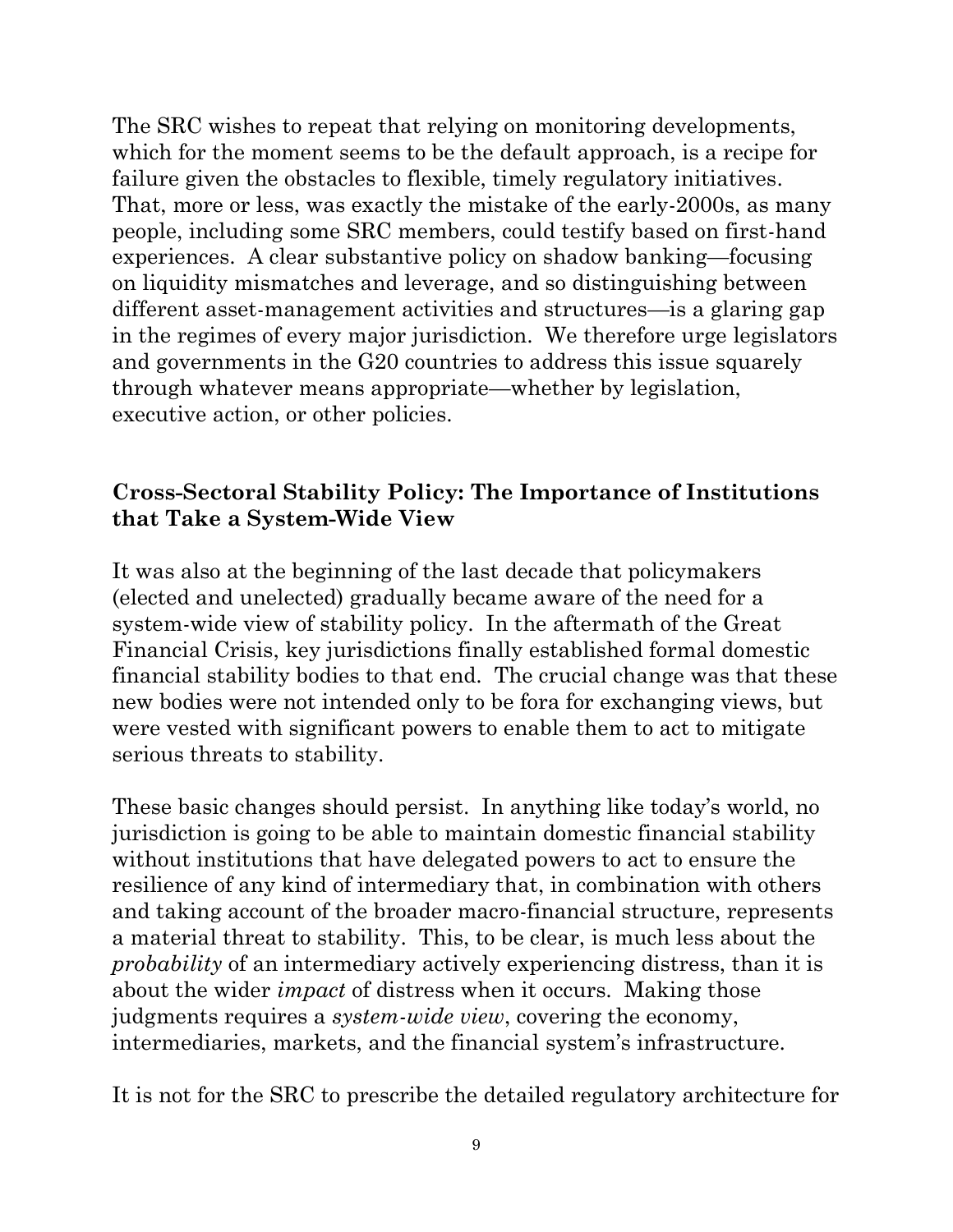particular countries, since that must reflect local constitutional provisions, traditions, and norms. There are understandable variations across jurisdictions. We do, however, stress this fundamental point: each G20 country needs a financial stability body that can ensure that system-wide regulatory policies are determined and implemented promptly in a joined-up way in the face of evolving threats.

### **Summing Up**

The resilience of national financial systems is a vital good, essential for citizens to live decent lives. It is necessary for individuals, families, businesses, and entrepreneurs to be able to plan for the future, transact with each other, and commit their savings to new ventures. Such, however, is the interconnectedness of today's world that no country can make its own system resilient without cooperation from its peers. In a nutshell, the resilience of the international financial system is a common global good, for which the G20 authorities are, in effect, joint trustees. By so doing, they act in their national interests.

Like any other type of business, banks, dealers, and other kinds of financial intermediary need to be able to fail as well as to thrive. The resolution-regime pillar of the reform program amounts to making banks, dealers, and other financial intermediaries a proper part of a market economy: in order to find a place in a system of free enterprise, they must be able to fail in an orderly way when they are not good enough to thrive and survive.

Even orderly failure can be socially costly, so the other pillars of the regulatory reform program have aimed to ensure that the probability of distress is much lower than a decade ago. That has meant higher equity for all regulated financial institutions and much higher equity for the largest and most complex intermediaries. It has meant higher liquidity in banks and, although not yet mandated, it ought to constrain liquidity risk in shadow banking. Finally, it has entailed acting to produce much less complex networks of counterparty credit exposures among intermediaries in derivatives and other highly interconnected markets, supported by clearinghouses that could be resolved without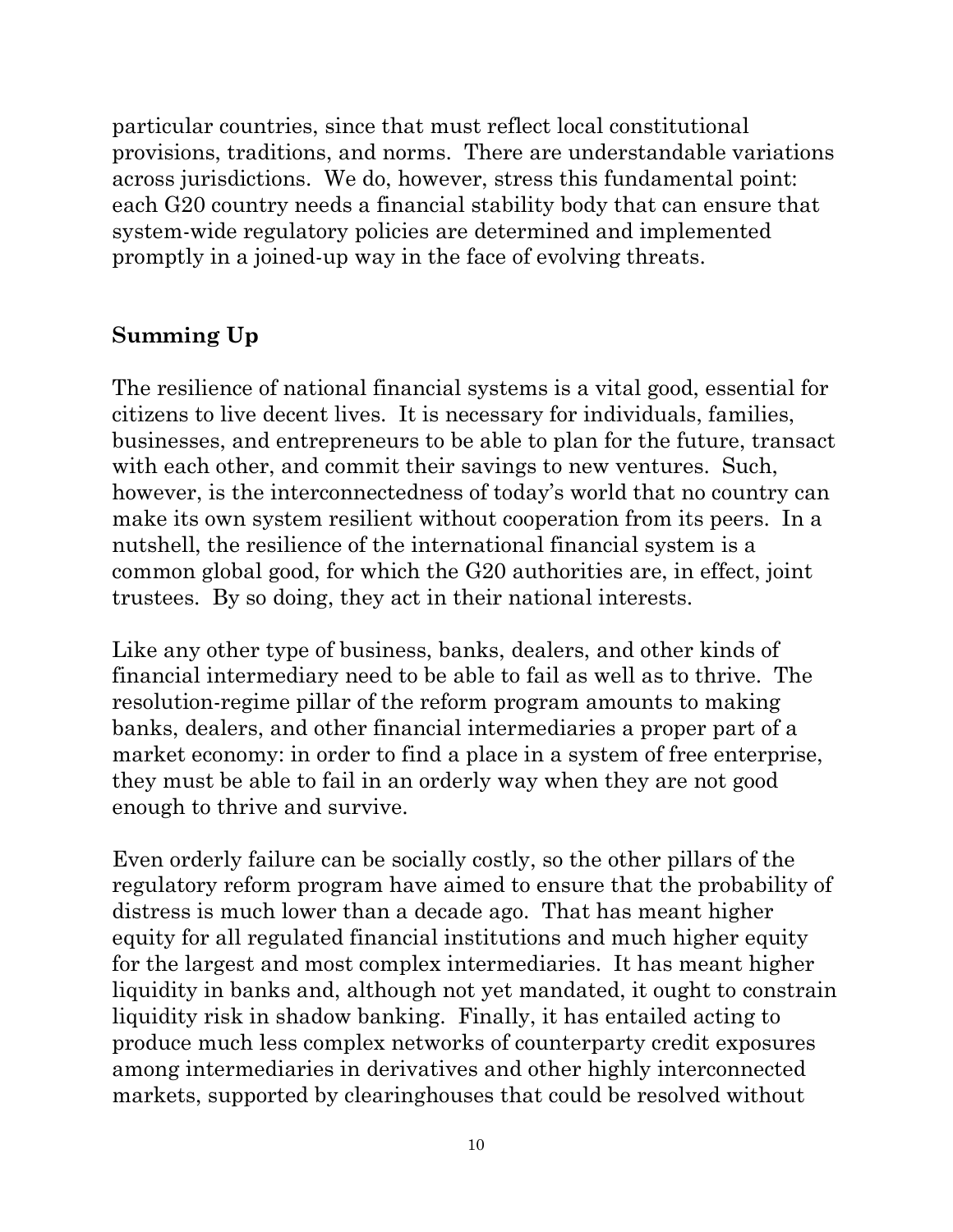fiscal solvency support.

Those propositions remain as true today as they did in 2009. We appeal to elected governments and legislators, new and old, not to dilute the five pillars of the reform program for system stability.

As unelected policymakers know, central banks and fiscal authorities are very unlikely to be able to bring the same firepower to dampen the impact of the next recessionary shock, wherever it comes from. We appeal to regulatory authorities not to dilute their work, and in some cases to err on the side of caution in requiring equity levels that will prove prudent when the next downturn arrives given the persistent overhang of debt.

Ten years on from the beginnings of the crisis, now is not the moment to bow to financial industry lobbyists or to short-term temptations. The SRC urges policymakers to be discriminating as they review the work of the past decade, leaving stability as a priority.